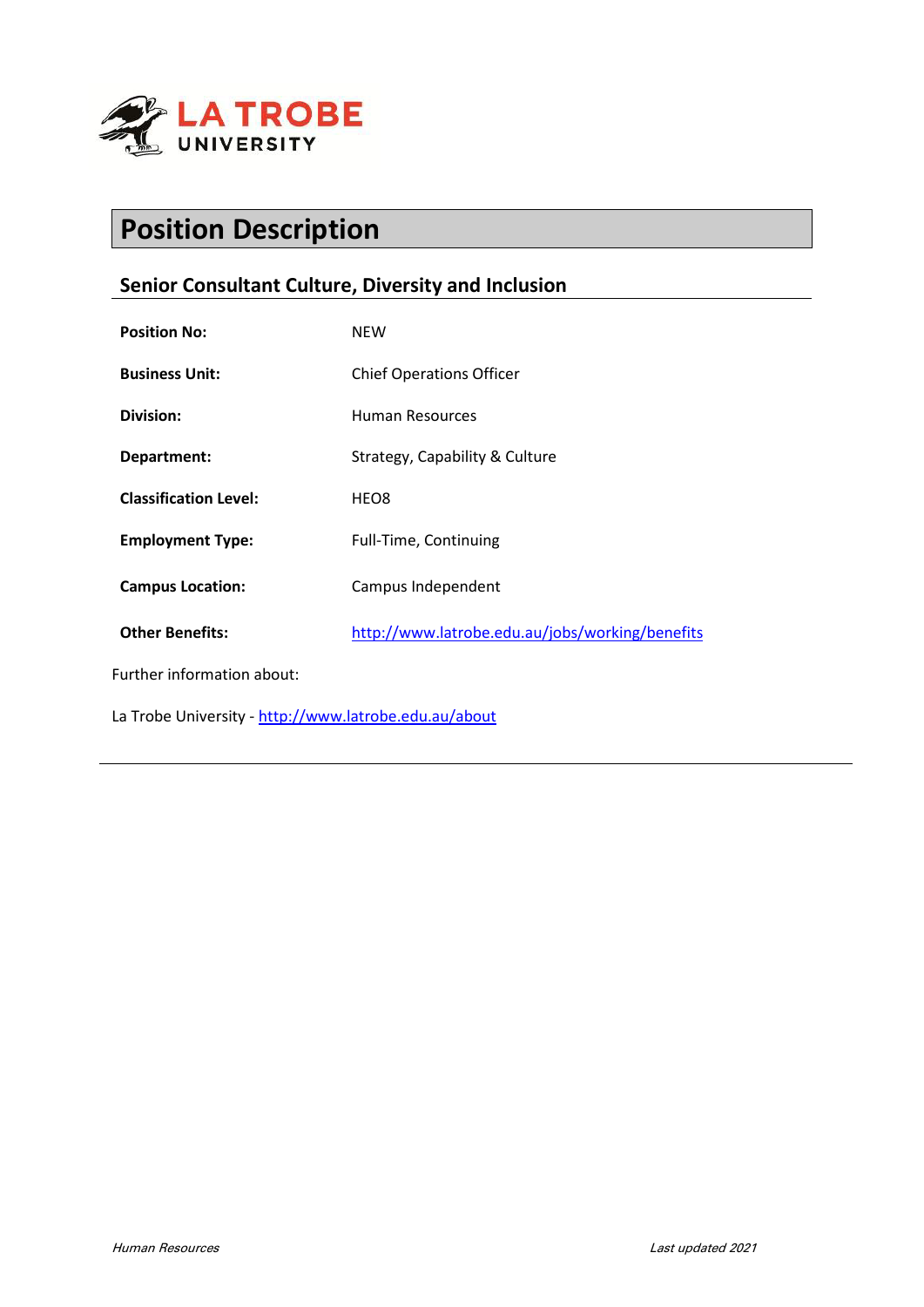## **Position Context/Purpose**

The Senior Consultant, Culture, Diversity & Inclusion is a key role to lead and support realisation of the Universities cultural and inclusion priorities, through the development and contribute to the workforce equity strategy and cultural programs. The position will support development of innovative, up to date policies, programs and projects that ensure an equitable and inclusive working environment, with oversight of the Gender Equality Action Plan and obligations under Gender Equality Act 2020 including gender impact assessments; to support successful delivery of actions and implementation of outcomes.

Reporting to the Senior Manager, Culture, Diversity & Inclusion, this role will also manage and support activities to embed cultural change in the University, partnering with leaders, other HR departments and consultants to design and deliver culture evolution strategies and initiatives.

# **Duties at this level will include:**

- Responsible for program development and implementation. Provides strategic support and advice to schools/business units requiring integration of a range of university policies and external requirements, and an ability to achieve objectives operating within complex organisation structures.
- Performs tasks requiring the integration of substantial theoretical (or policy) and professional knowledge to manage significant programs, or develop, review or evaluate significant policies, programs or initiatives.
- Adapts procedures to fit policy prescriptions or use theoretical principles in modifying and adapting techniques. It may also involve the interpretation of policy which has an impact beyond the immediate work area.
- Identifies trends, strengths, weaknesses, opportunities and risks in specialist areas of responsibility that may have an impact on the University/School/Division/Department, to enable appropriate and timely action to be administered.
- May oversee a number of projects, to ensure each project is managed and delivered to specification, time and budget.
- Develops proposals and coordinates agreement for change or development in the areas for which the position is responsible. May effectively commit the University to significant expenditure or income proposal, or to a public policy stance, though formal authorisation would be provided at a higher level.
- Provides expert advice and guidance to other professionals and encourages them to achieve University School/Divisional/Departmental objectives.
- Applies broad and/or deep knowledge and experience of work area or field of expertise to provide advice/guidance/specialist resources to others or to address significant problems or unresolved issues, some of which will be multi-disciplinary in nature.

# **Specific duties/accountabilities for this position will include:**

- Support the delivery of the Gender Equality Action Plan (GEAP), lead gender impact assessments, Science in Australia Gender Equity (SAGE) Athena SWAN Action Plan, Workplace Gender Equality Agency (WGEA) compliance, and program of work inclusive of governance and reporting to the HR division and key stakeholders.
- Support and manage (where appropriate) the coordination of diversity, inclusion and equity activities across the institution including supporting the SAGE implementation group, Equality, Diversity and Inclusion Committee and reporting progress to key stakeholders.
- Prepare appropriate communications and educational packages and tools to embed Gender Equality Action Plan (GEAP) and SAGE Actions.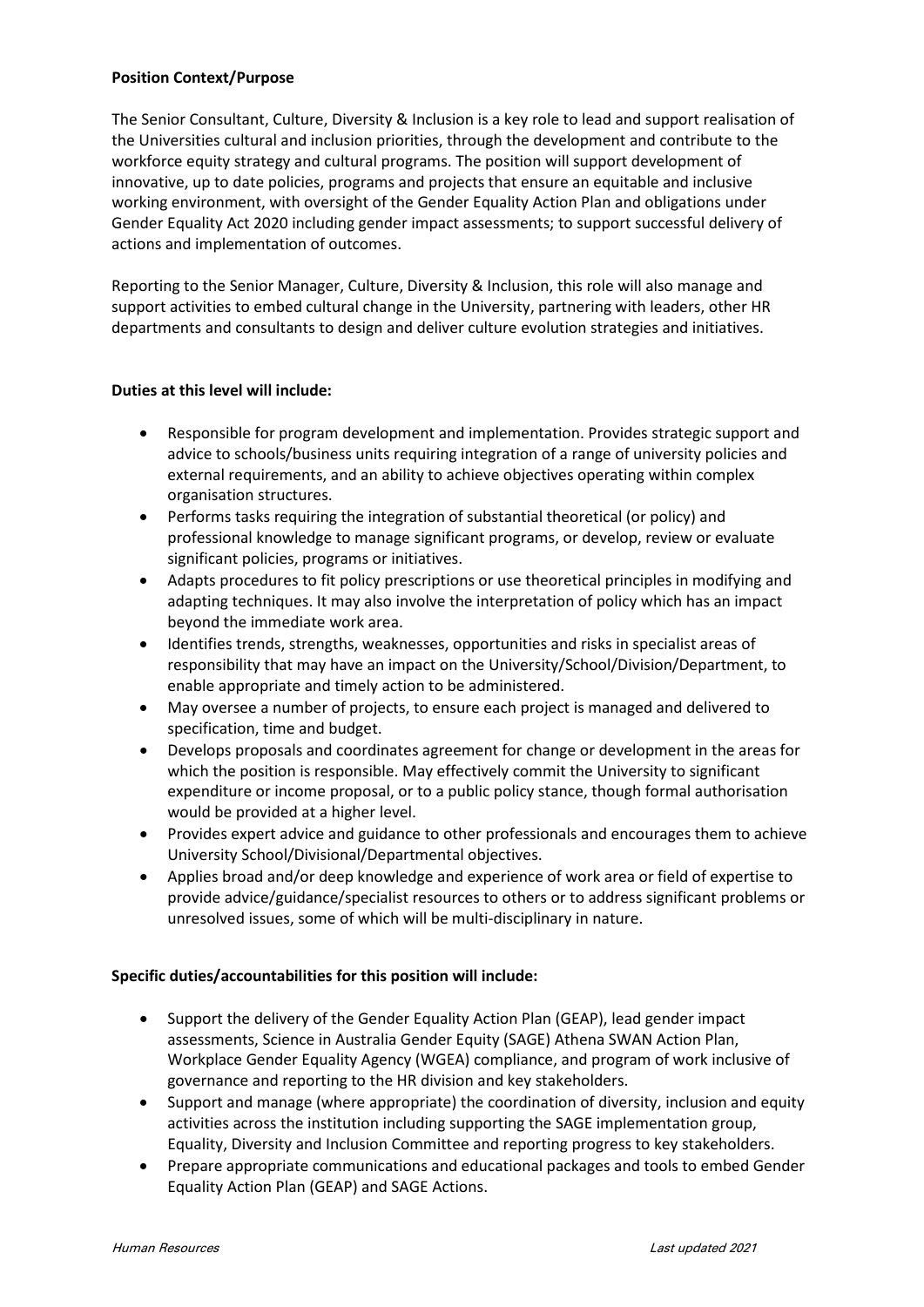- Provide advice and support to Schools and Divisions to support the integration of GEAP, SAGE and other D&I actions and programs of work
- Conceptualise, develop and review major professional, management or administrative policies at the corporate level that align with the D&I programs of work
- Identify trends, strengths, weaknesses, opportunities and risks across that may have an impact on the University to enable appropriate and timely action to be administered
- Support administrative, technical and/or professional staff across the University to improve their capability to embed Actions and deliver on our strategic priorities
- Ensure a continuous review of quality and of external benchmarks to promote the best possible Action Plan delivery, program of work and continuous improvement
- Interact with colleagues across the Division, and all areas of the University, providing high level input and lead by example by delivering excellent customer service support to all internal and external stakeholders.

# **Essential Criteria**

# **Skills and knowledge required for the position**

- A degree with substantial extension of the theories and principles, learned through experience; or a range of management experience; or postgraduate qualifications, or progress towards postgraduate qualifications with extensive relevant experience; or an equivalent alternate combination of relevant knowledge, training and/or experience.
- Ability to apply theoretical knowledge or management or policy expertise to bring together diverse and sometimes conflicting information to solve new or one-off problems.
- Ability to be responsible for program/system development and implementation.
- Demonstrated ability to manage multiple stakeholders to achieve stated outcomes.
- Demonstrated high level of self-motivation and personal management skills.
- Demonstrated ability to form a detailed knowledge of academic and administrative policies and the interrelationships between a range of policies and activities.
- Strong interpersonal skills including ability to negotiate, motivate, influence and build relationships.
- Proven experience as a trusted advisor with established experience accelerating workforce inclusiveness.
- Consulting skills with demonstrated experience in developing solutions that are pragmatic, innovative and outcomes focused.
- Highly developed interpersonal and communication skills (written and verbal), including the ability to deal sensitively with employees and people leaders, and effectively engage stakeholders across all levels of the organisation.
- Demonstrated ability to establish and maintain sound working relationships internally and externally and to communicate effectively on a range of sensitive and complex issues and courage and ability to challenge and influence stakeholders.
- Proven ability to actively keep abreast of changes in external environment and translate into internal environment.

# **Capabilities required to be successful in the position**

- Ability to work collaboratively, demonstrate inclusivity and tailor communication in a way that is meaningful to the audience – consistently modelling accountability, connectedness, innovation and care.
- Ability to make sense of data to inform decision making implementing ideas to improve local practices.
- Knowledge of own strengths, weaknesses and biases modifying behaviour, based on selfreflection and feedback, to respond to others with empathy and act on feedback to improve knowledge, skills and behaviour.